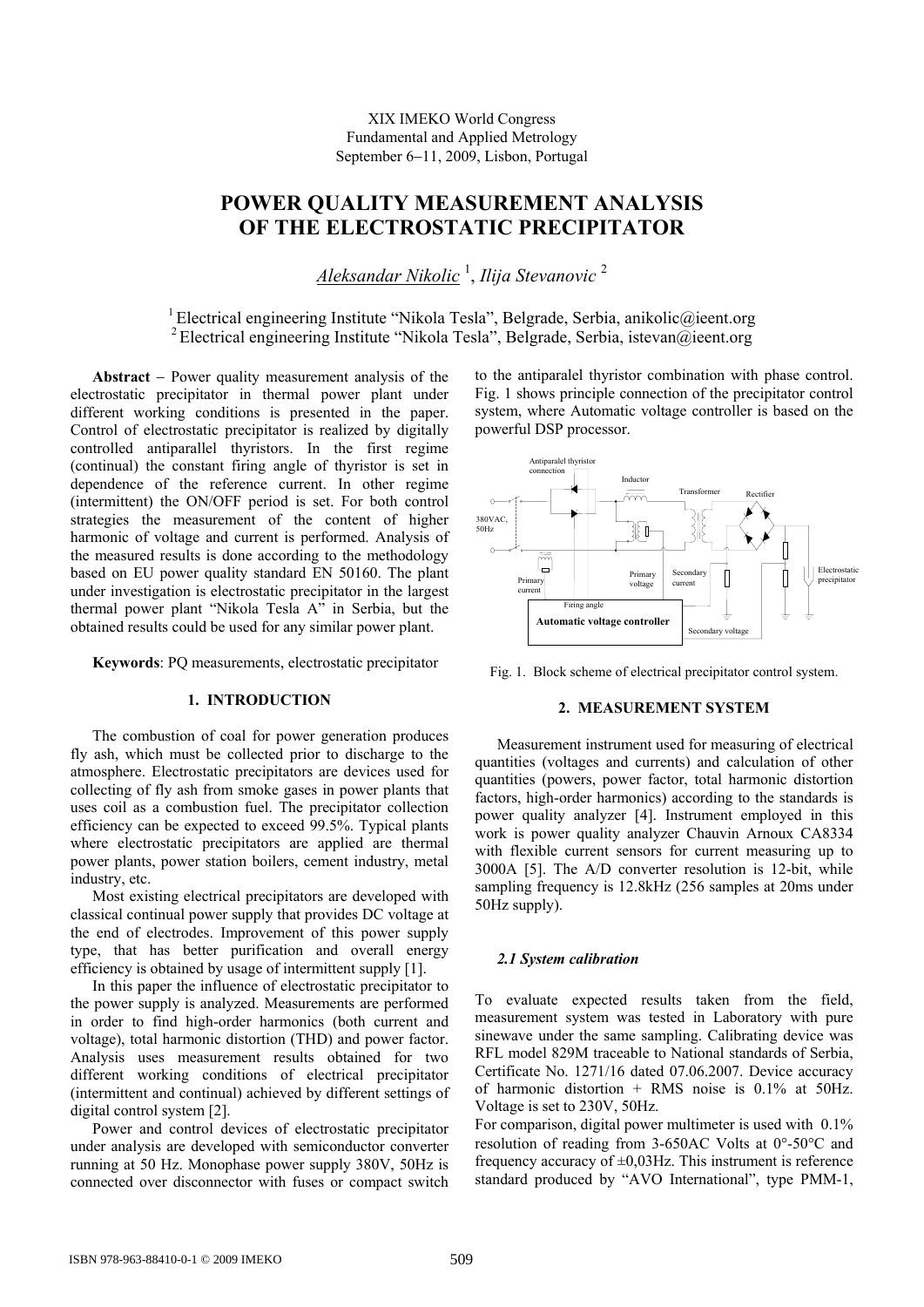No. 0305050001 traceable to National standards of Serbia, Certificate No. 3187 dated 18.04.2007.

Measured voltage and THD at reference instrument was 229,83V and 0,01% respectively, while on instrument C.A8334 used for further measurements voltage was 229,8V and THD was 0,0%. In Table 1 high-order odd harmonics up to  $25<sup>th</sup>$  as per standard EN50160 are given.

| Voltage  | Reference  | Checked    |
|----------|------------|------------|
| harmonic | instrument | instrument |
| order    | PMM1       | CA8334     |
| 3        | $0.09\%$   | $0.0\%$    |
| 5        | 0.04%      | $0.0\%$    |
| 7        | 0.02%      | $0.0\%$    |
| 9        | 0.02%      | $0.0\%$    |
| 11       | $0.00\%$   | $0.0\%$    |
| 13       | $0.00\%$   | $0.0\%$    |
| 15       | $0.00\%$   | $0.0\%$    |
| 17       | $0.00\%$   | $0.0\%$    |
| 19       | $0.00\%$   | $0.0\%$    |
| 21       | $0.00\%$   | $0.0\%$    |
| 23       | $0.00\%$   | $0.0\%$    |
| 25       | $0.00\%$   | $0.0\%$    |

Table 1. Measured high-order voltage harmonics on refererence (PMM1) and tested (CA8334) instrument.

Other measured data on system under test (PQ analyzer C.A 8334) are given in Table 2.

Table 2. Measured data on PQ analyzer under pure sinewave at 50Hz.

| Maximal voltage [V] |      | 242.3  |
|---------------------|------|--------|
| Average voltage [V] |      | 229.8  |
| Minimal voltage [V] |      | 0.0    |
| Peak voltage +      | [V]  | 324.6  |
| Peak voltage -      | [V]  | 325.3  |
| RMS voltage         | [V]  | 229.8  |
| DC voltage          | [V]  | $-0.4$ |
| THD                 | [%]  | 0.0    |
| Crest factor (CF)   | 1.41 |        |

#### *2.2 Measurement system configuration*

Analyzer is connected in the electrical precipitator plant directly on copper bus bars, behind main power switch in control room, in order to measure overall electrical consumption and analysis of the precipitator influence to the supply network, as shown in Fig. 2.



Fig. 2. Connection of current sensors in the field.

# **3. RESULTS OF ANALYSIS**

Measurements are lasting one hour per working condition (intermittent and continual) and repeated two times for both conditions. The number of measurement points during voltage and current measurement is 256 in the period of 20ms and adjusted interval of results saving to memory is 5s. Fig. 3 and 4 presents electrical precipitator voltage waveform in continual and intermittent working condition, respectively. In both cases voltage spikes due to the thyristor commutation could be observed.



Fig. 3. Precipitator voltage waveform during continual regime.



Fig. 4. Precipitator voltage waveform during intermittent regime.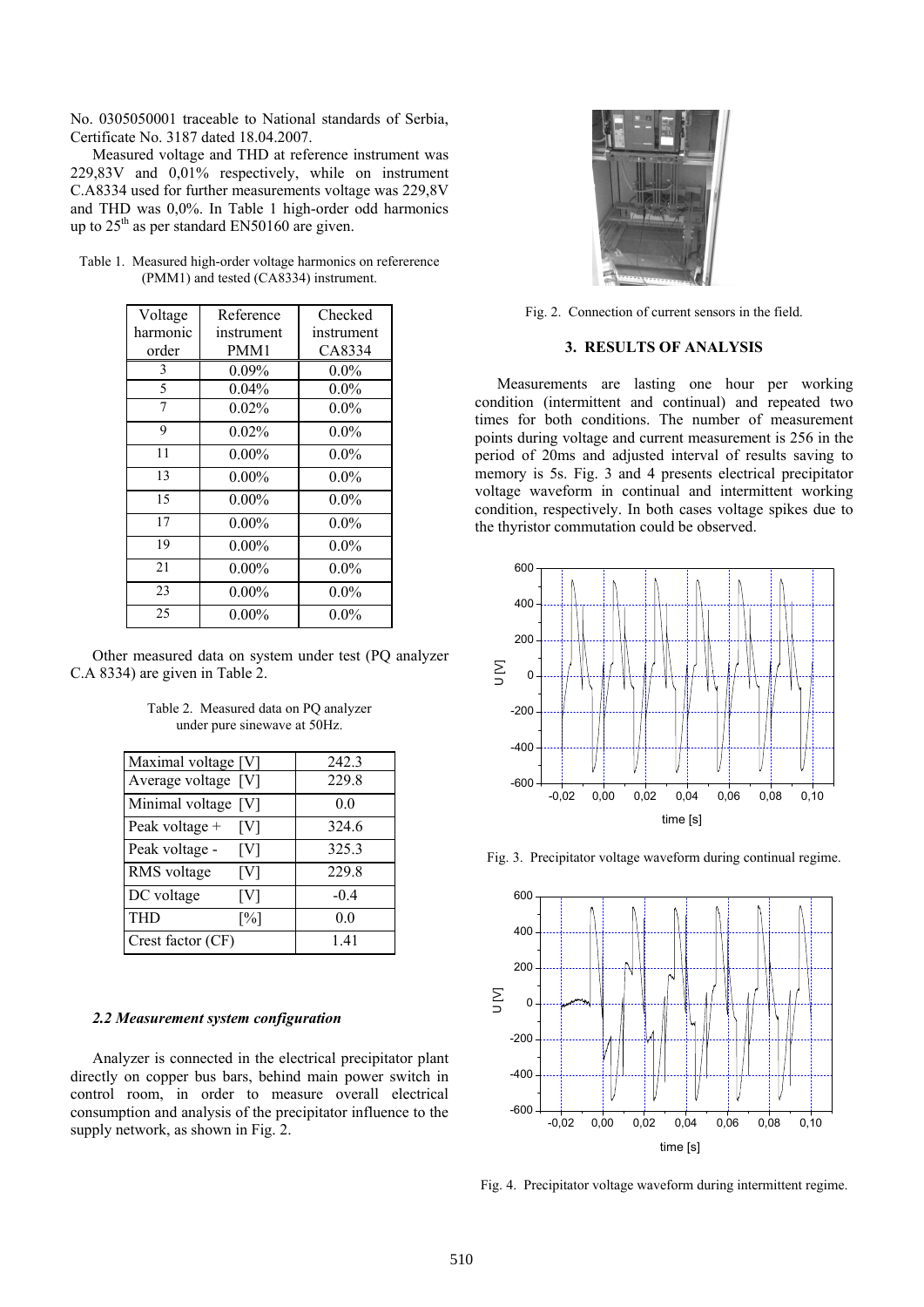In Fig. 5 periods when current is zero could be observed. This is effect of load characteristic and current control. Fig. 6 represent current time diagram while precipitator is in intermittent regime. Besides noticeable short intervals while current goes to zero in every period, after certain number of periods with common current waveform, a much longer periods of 60ms when current is zero appears. This is due to the nature of supply and applied control algorithm.



Fig. 5. Current waveform of one precipitator section during continual regime.



Fig. 6. Current waveform of one precipitator section during intermittent regime.

Further analysis comprises values of current total harmonic distortion  $THD<sub>I</sub>$  during intermittent and continual control (Fig. 7 and 8 respectively). The similar analysis is performed for voltage total harmonic distortion  $THD<sub>U</sub>$  (Fig. 9 and 10 respectively). Results for both control regimes are taken under the same working condition of power plant.



Fig. 7. Current THD factor of the electrostatic precipitator during intermittent regime.



Fig. 8. Current THD factor of the electrostatic precipitator during continual regime.



Fig. 9. Voltage THD factor of the electrostatic precipitator during intermittent regime.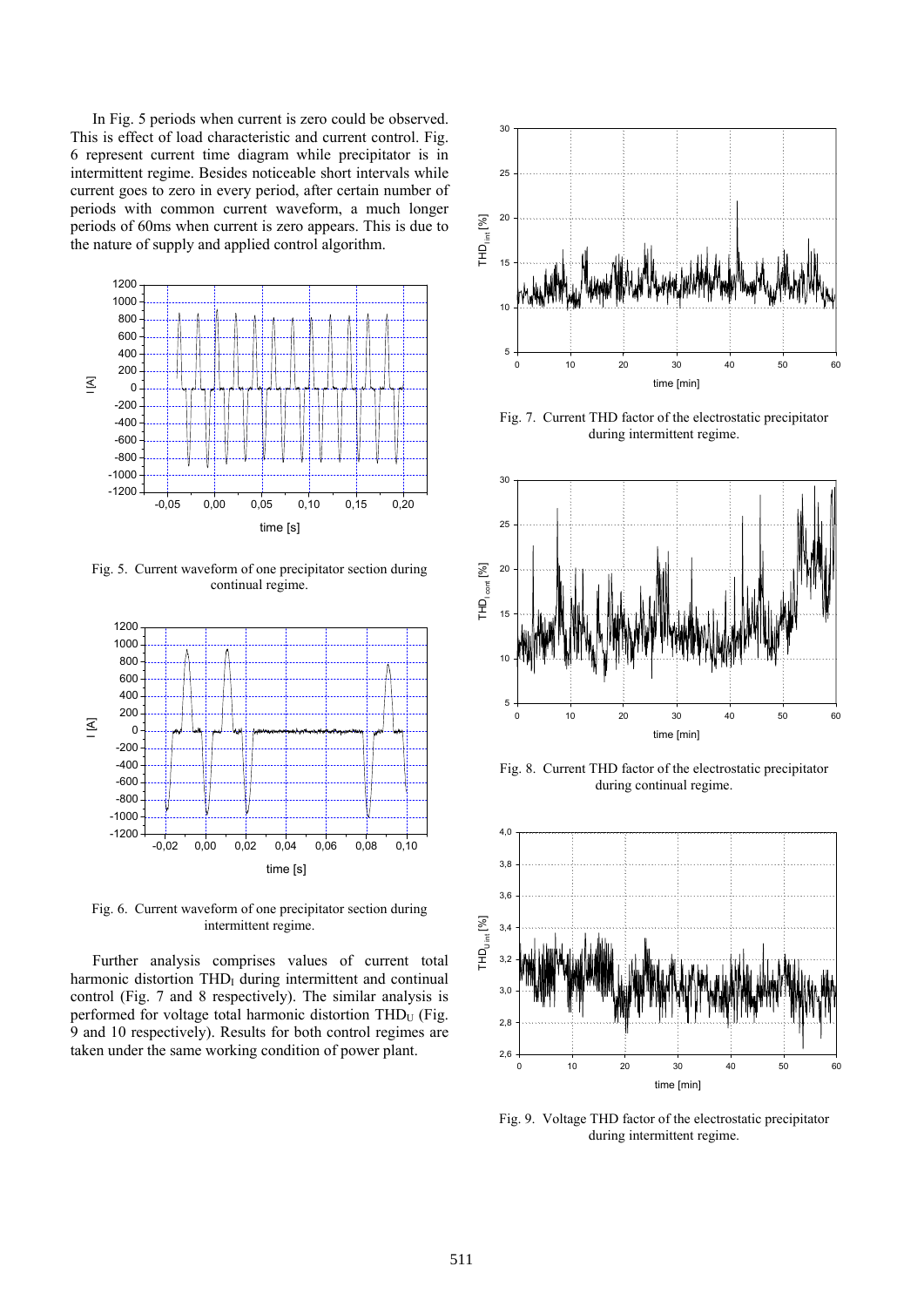

Fig. 10. Voltage THD factor of the electrostatic precipitator during continual regime.





Fig. 11. Comparable values of high-order current harmonics for both precipitator control regimes.

High-order voltage harmonics are besides comparison of two control regimes compared with maximal permissible values provided by European power quality standard EN50160.

In Table 3 could be noticed that high-order harmonics are lower than permissible values whatever strategy is applied for control of the precipitator.

| Harmonic<br>order | Standard<br>EN50160 | Intermittent<br>regime | Continual<br>regime |
|-------------------|---------------------|------------------------|---------------------|
| 3                 | 5                   | 1.97                   | 2.70                |
| 5                 | 6                   | 1.43                   | 2.00                |
| 7                 | 5                   | 1.37                   | 1.47                |
| 9                 | 1.5                 | 0.53                   | 0.70                |
| 11                | 3.5                 | 1.13                   | 1.23                |
| 13                | 3                   | 0.77                   | 0.90                |
| 15                | 0.5                 | 0.30                   | 0.33                |
| 17                | $\overline{2}$      | 1.13                   | 1.17                |
| 19                | 1.5                 | 0.60                   | 0.70                |
| 21                | 0.5                 | 0.43                   | 0.45                |
| 23                | 1.5                 | 0.90                   | 1.00                |
| 25                | 1.5                 | 0.57                   | 0.63                |

Average power factor in all three phases for both regimes is shown in Fig. 12. It could be observed that power factor disturbances are lower in the case of intermittent regime (minimal and maximum values are 0.71 and 0.75 respectively). During continual regime these oscillations are higher due to the breakdown voltage at the electrodes (minimal value is 0.62 and maximum is 0.77).



Fig. 12. Power factor for both control regimes.

 At the end, comparison of power consumed during both regimes is given in Fig. 13.

Table 3. Measured high-order voltage harmonics in comparison to the limits defined by EN50160 standard.